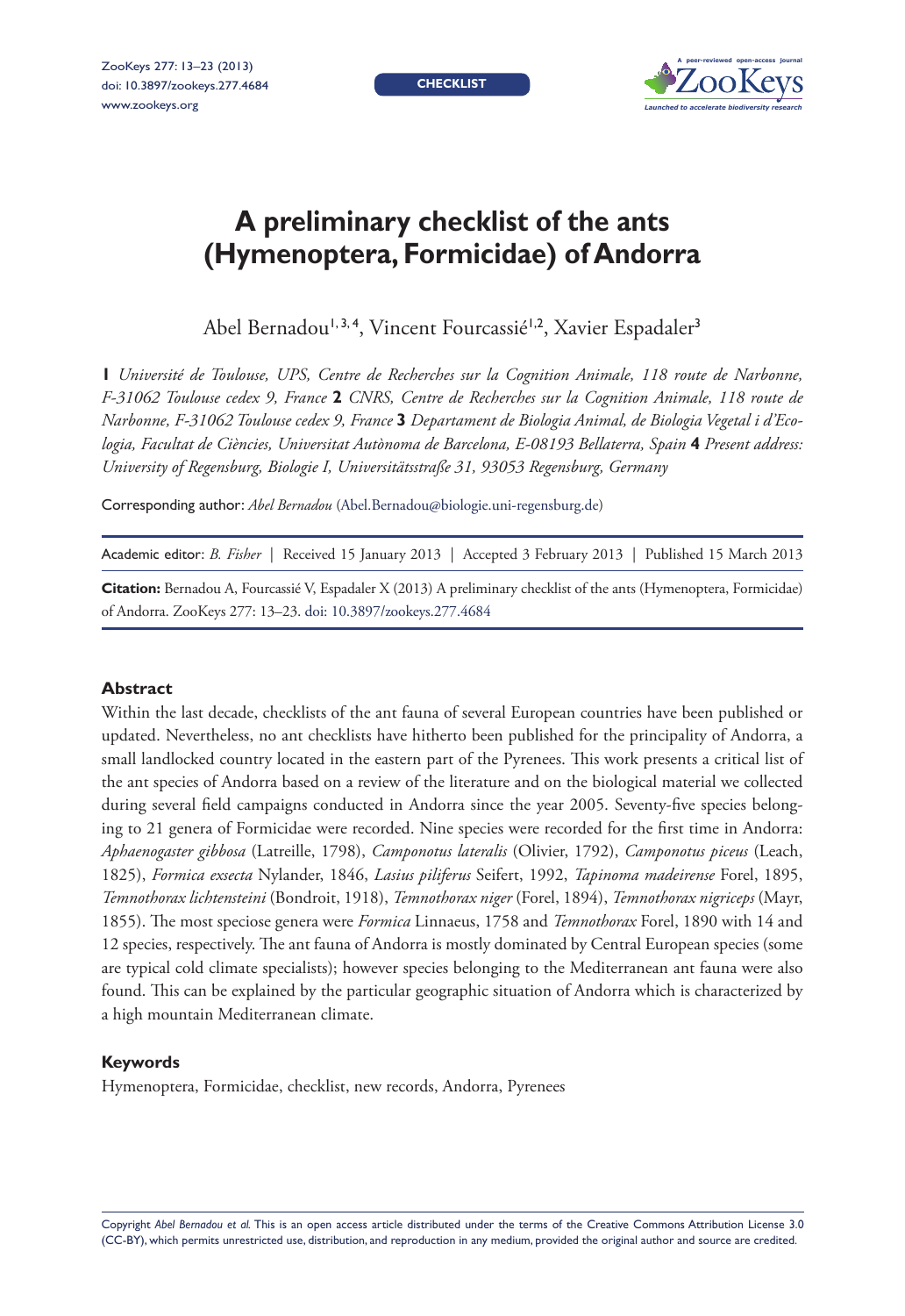# **Introduction**

Over the last decade, ant taxonomy has experienced a renewal in Europe due to the description of new species (Seifert 2005), the revision of genera or species groups (e.g. Radchenko and Elmes 2003, Rigato 2011) and the publication of checklists of the ant fauna of several European countries (e.g. Austria: Steiner et al. 2003, Benelux: Boer 2010, Bulgaria: Lapeva-Gjonova et al. 2010, Croatia: Bračko 2006; Romania: Markó et al. 2006, Montenegro: Karaman 2009, Poland: Czechowski et al. 2012, Slovenia: Bračko 2007). This renewal is also due to the publication of excellent taxonomic keys for ant identification (e.g. Seifert 2007, Boer 2010, Radchenko and Elmes 2010), the development of Internet databases accessible on-line (e.g. antbase.org: antbase.org; Ant Genera of the World: [www.antmacroecology.org;](http://www.antmacroecology.org) AntWeb: [www.antweb.org\)](http://www.antweb.org), as well as to the use of molecular approaches that have helped to resolve old and debated taxonomical problems (Bernasconi et al. 2011).

Despite the acknowledged importance of mountain ecosystems (Kollmair et al. 2005) in conservation issues, little information is available in the literature on the ant diversity of European mountains. A case in point is the Pyrenees. These mountains have always been of great interest for naturalists because they are characterized by a relatively high rate of endemism of both animal (e.g. Deharveng 1996, Brown et al. 2009) and plant species (Villar and Dendaletche 1994). The Pyrenees are particularly interesting for myrmecologists because they are located in a climatic zone which covers three different regions from a biogeographical point of view: Alpine, Mediterranean and Atlantic. The principality of Andorra (Figure 1) is a small landlocked country located in the heart of the Pyrenees which is bordered by Spain and France and covers an area of approximately 468 km<sup>2</sup> (Degage and Duro i Arajol 1998). Its relief mainly consists of fluvial valleys and rugged mountains spreading on an altitude ranging from



Figure 1. Map of Andorra (from light to dark grey: contour lines every 250 meters from low to high altitude, dotted lines: main Andorran rivers, triangles: peaks over 2800m).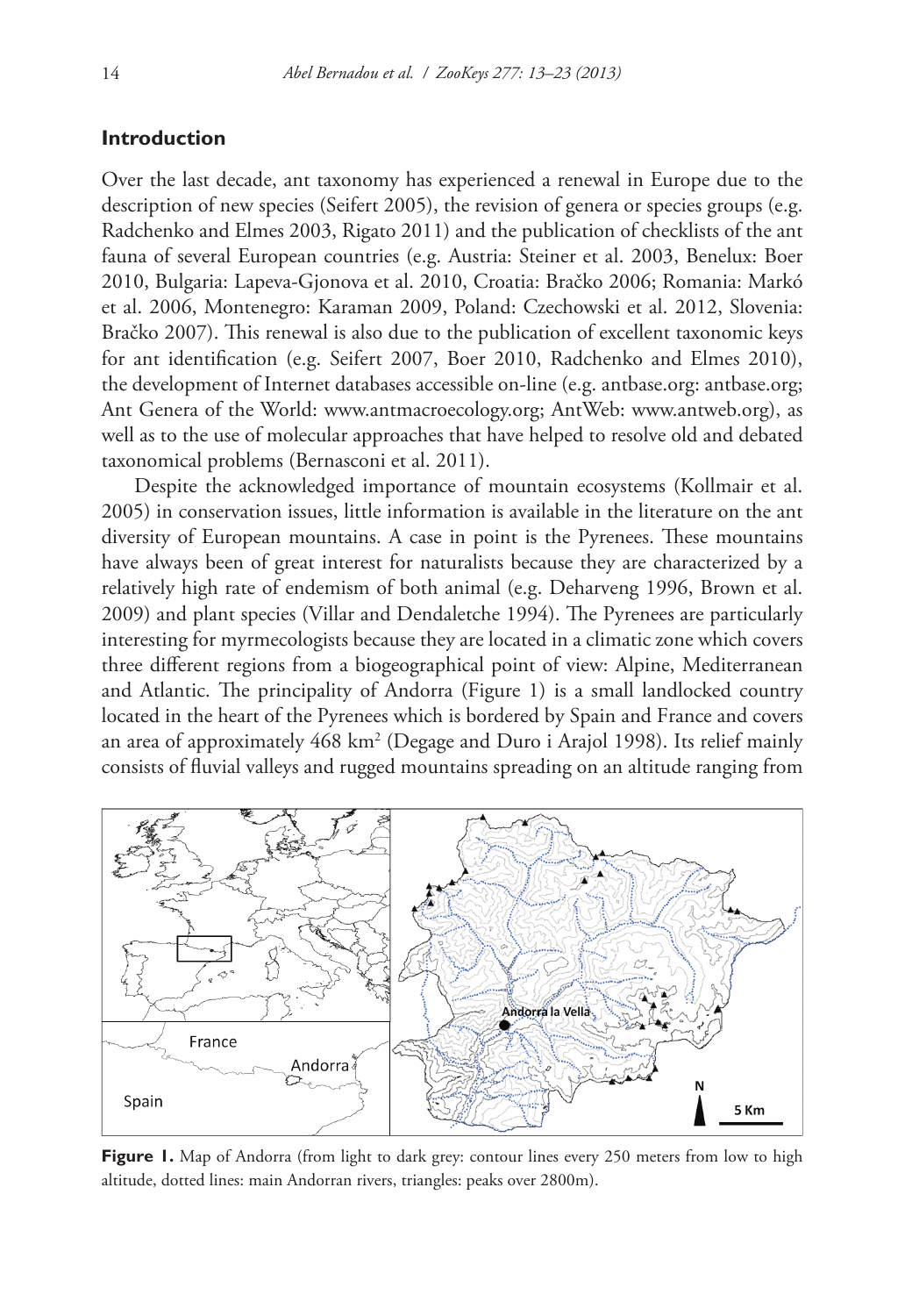840 to 2942 m. Andorra has a high mountain Mediterranean climate, characterized by cold temperatures in winter (mean monthly temperature in January -2°C) and mild temperatures in summer (mean monthly temperature in July 19 °C), although extreme peaks of -20 °C at Ransol and 39 °C at Les Escaldes have been registred (Vilà-Valentí and Martín-Vide 1997). Although the ant fauna of France (Casevitz-Weulersse and Galkowski 2009) and Spain (Gómez 2012) are now relatively well known, the ant fauna of Andorra did not so far raise the interest of ant taxonomists. Except for some studies published in the grey literature or some scattered data collected during occasional samplings by Santschi (1919), Röszler (1937), Collingwood and Yarrow (1969), or Espadaler (1997) and Espadaler et al. (2008), there is little information available on the ant fauna of Andorra and no ant checklists for this country have been published to date. This paper presents a list of the ant species of Andorra based on a review of the literature and on material collected during several sampling campaigns conducted in Andorra since 2005.

# **Methods**

A preliminary checklist was assembled from a thorough and comprehensive review of the literature and from the information given by several databases available on the Internet (e.g. FORMIS 2011: [www.ars.usda.gov/saa/cmave/ifahi/formis](http://www.ars.usda.gov/saa/cmave/ifahi/formis), ScienceDirect: [www.sciencedirect.com,](http://www.sciencedirect.com) Google Scholar: [www.scholar.google.com,](http://www.scholar.google.com) etc.) using searching requests such as "Andorra + Formicidae". This first checklist was compared with the material we collected during several sampling campaigns conducted in the last 8 years in different parts of Andorra: low and high altitude grasslands, low and high altitude forests, anthropized areas, etc Ants were searched on the ground and on vegetation; potential nesting sites were also inspected: dead wood, underneath of stones / bark, grass stems, acorns. Ants were collected by hand and were placed in plastic vials filled with 90° ethanol. Once in the laboratory, they were sorted and identified to the species level. All the material collected was identified by Dr. Xavier Espadaler. As no identification keys exist for the ants of Andorra, keys created for other Europeans countries (e.g. Czechowski et al. 2012, Seifert 2007) and for the taxonomic revisions of some ant genera (Seifert 1988, 1992, 2000, 2007) were used. Most of the material we collected is stored in the personal collection of Dr. Xavier Espadaler at the Department of Animal Biology, Plant Biology and Ecology, Autonomous University of Barcelona, Spain.

The final checklist was assembled based on every taxonomical/biodiversity papers related to Andorra as well as on other papers referring to data collected in Andorra (e.g. phylogeographical studies) and on the material collected by ourselves. The species list we present is arranged in alphabetic order by subfamily, genus and species. Nomenclature was checked following Bolton (2012). Only species with unambiguous taxonomic determinations were considered in the final checklist.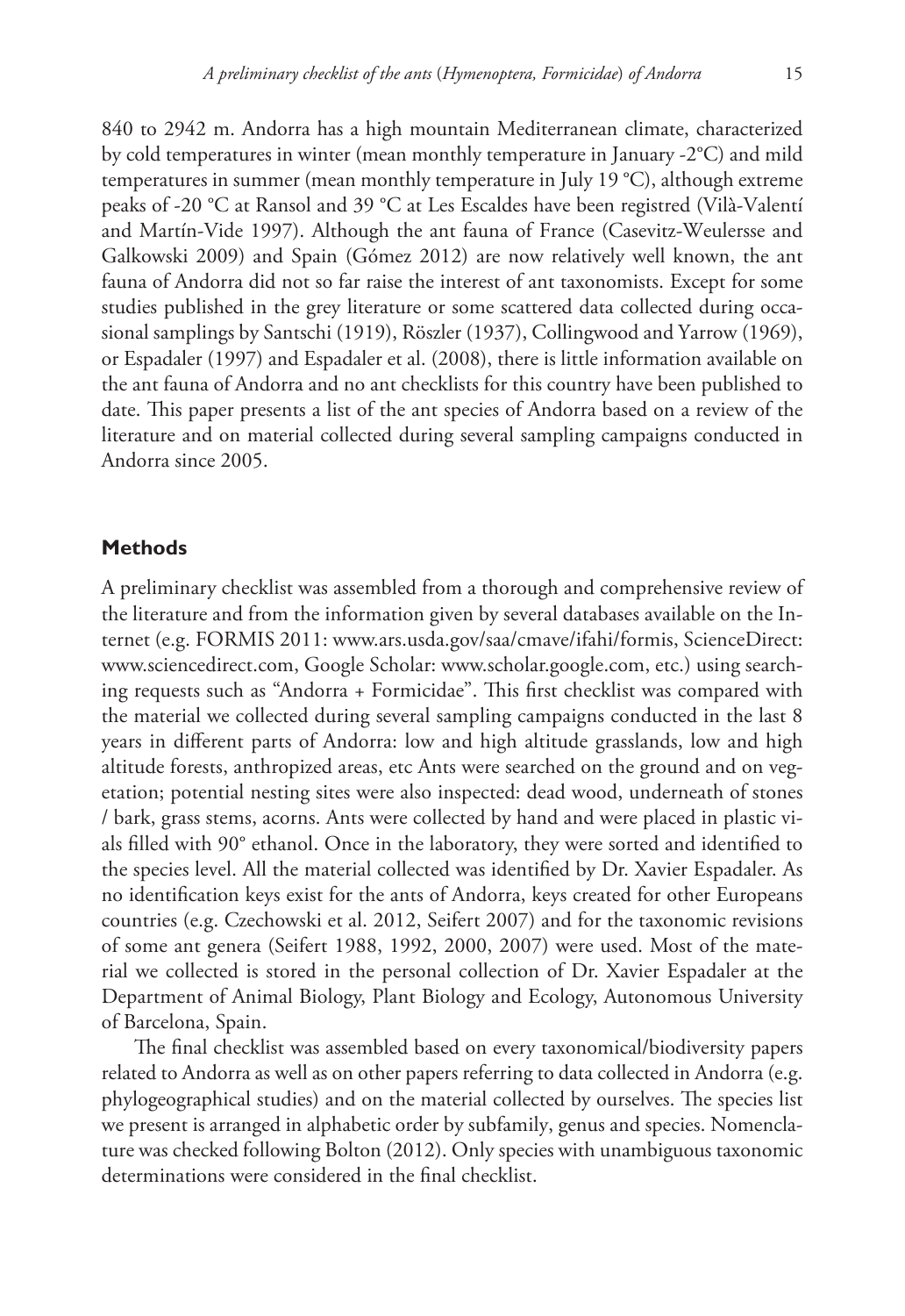## **Results**

The ant species recorded in Andorra are listed in Table 1. The list contains 75 species distributed across 21 genera belonging to 4 subfamilies (Dolichoderinae, Formicinae, Myrmicinae, Ponerinae). The most speciose subfamily was Myrmicinae and the most speciose genus was *Formica* Linnaeus, 1758 with 36 and 14 species respectively. We included in our checklist the species *Tetramorium pyrenaeicum* Röszler, 1936. This species was first described in Andorra and elevated to species rank by Röszler (1951) (Güsten et al. 2006). However, because its morphological characters do not correspond to any European *Tetramorium* species currently described and because no biological material remains in their original depositories (Muzeul Brukenthal, Sibiu, Romania and Zoologisches Museum der Universität Hamburg, Germany), Güsten et al. (2006) consider that the validity of *T. pyrenaeicum* as a taxonomically distinct species remains controversial. Nonetheless, we chose to retain this species in our list because the possibility exists that it could actually be a taxonomically distinct species, such as *Tetramorium D* or *Tetramorium E* described by Schlick-Steiner et al. (2006). We also decided to include *Solenopsis* sp*.* Westwood, 1840 in our checklist. Because of the absence of revised taxonomic keys on this genus however we did not attempt to identify the *Solenopsis* specimen we found to the species level. We agree with Casevitz-Weulersse and Galkowski (2009) that a thorough review of this genus based on new material would be necessary to clarify its situation in Europe. Indeed, between 1949 and 1977 Bernard (see Casevitz-Weulersse and Galkowski 2009) described many new species related to *Solenopsis fugax* (Latreille, 1798) using characters that turned out to be variable and irrelevant to correctly identify the different species of this genus. Therefore, we decided to only mention the presence of the *Solenopsis* genus in Andorra. Finally, *Monomorium pharaonis* (Linnaeus, 1758) was excluded from our checklist. In fact, this species was erroneously reported as present in Andorra by Passera (1994) citing Eichler (1978) as a source (see Wetterer 2010). In absence of new data on this species, we decided to exclude it from our list.

After comparing our material with the data available in the literature, we found that 9 species were new to Andorra:

- *Aphaenogaster gibbosa* (Latreille, 1798), Sant Julià de Lòria: Bordes de la Juberrussa (42°26.41'N; 1°28.81'E - 950 m a.s.l), 15.VII.2007, leg. A. Bernadou, det. X. Espadaler, workers collected in a nest under a stone.
- *Camponotus lateralis* (Olivier, 1792), Sant Julià de Lòria: Borda del Sabater (42°26.75'N; 1°28.83'E - 870 m a.s.l), 15.VII.2007, leg. A. Bernadou, det. X. Espadaler, workers collected.
- *Camponotus piceus* (Leach, 1825), Sant Julià de Lòria: Coll de Jou, carretera de Fontaneda (42°27.50'N; 1°29.00'E - 1100 m a.s.l), 02.VIII.2008, leg. A. Bernadou, det. X. Espadaler, workers collected.
- *Formica exsecta* Nylander, 1846, refugi de Sorteny (42°37.45'N; 1°34.56'E 2100 m a.s.l.), 21.IX.2011, leg. det. X. Espadaler, workers collected.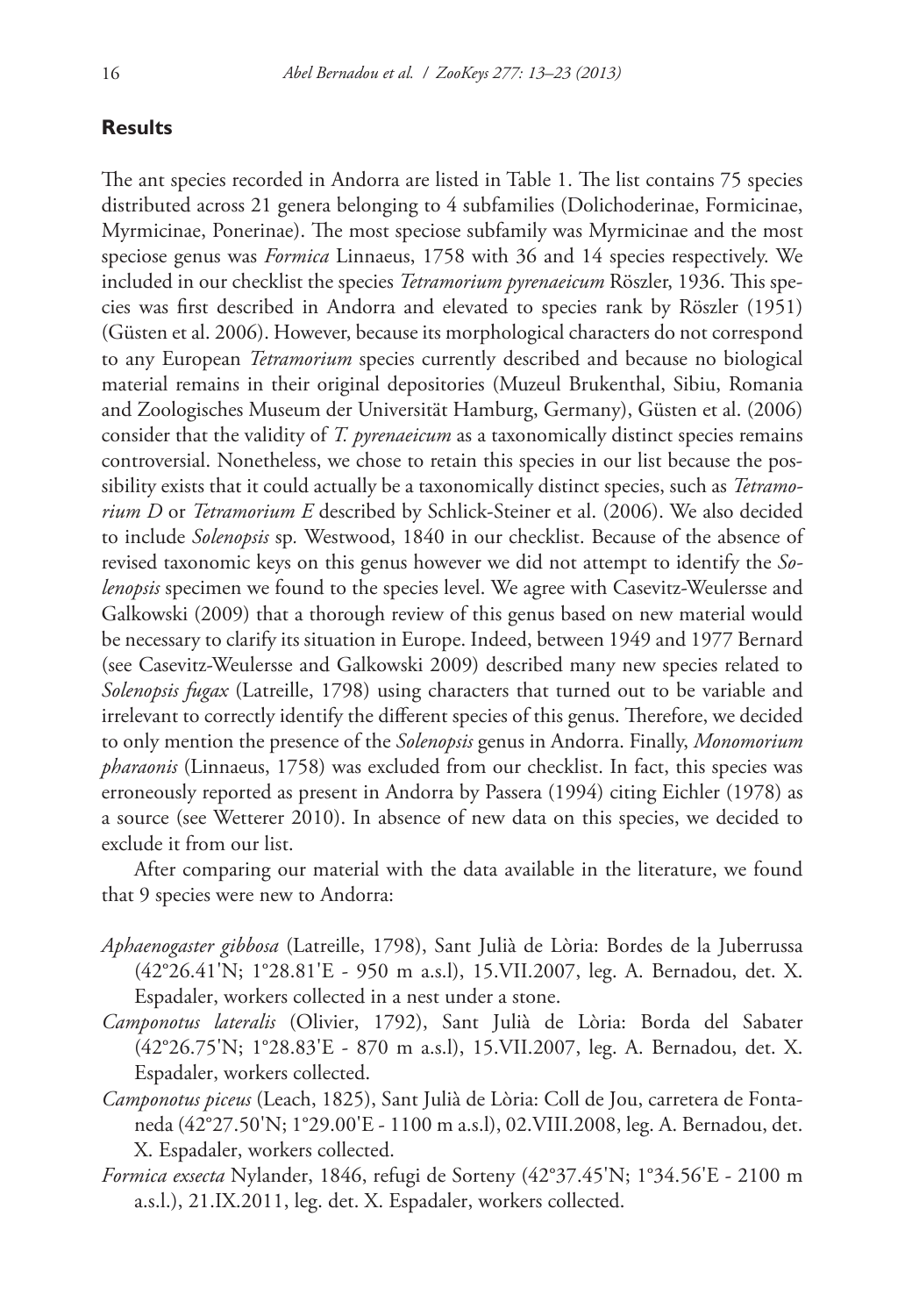- *Lasius piliferus* Seifert, 1992, Sant Julià de Lòria: Coll de Jou, carretera de Fontaneda (42°27.50'N; 1°29.00'E - 1100 m a.s.l), 02.VIII.2008, leg. A. Bernadou, det. X. Espadaler, workers collected.
- *Tapinoma madeirense* Forel, 1895, Sant Julià de Lòria: Coll de Jou, carretera de Fontaneda (42°27.50'N; 1°29.00'E - 1100 m a.s.l), 02.VIII.2008, leg. A. Bernadou, det. X. Espadaler, workers collected.
- *Temnothorax lichtensteini* (Bondroit, 1918), Sant Julià de Lòria: Coll de Jou, carretera de Fontaneda (42°27.50'N; 1°29.00'E - 1100 m a.s.l), 02.VIII.2008, leg. A. Bernadou, det. X. Espadaler, workers collected.
- *Temnothorax niger* (Forel, 1894), Sant Julià de Lòria: Coll de Jou, carretera de Fontaneda (42°27.50'N; 1°29.00'E - 1100 m a.s.l), 02.VIII.2008, leg. A. Bernadou, det. X. Espadaler, workers collected.
- *Temnothorax nigriceps* (Mayr, 1855), Sant Julià de Lòria: Coll de Jou, carretera de Fontaneda (42°27.50'N; 1°29.00'E - 1100 m a.s.l), 02.VIII.2008, leg. A. Bernadou, det. X. Espadaler, workers collected.

**Table 1.** Checklist of the ant species of Andorra. The list is arranged alphabetically by subfamily, genus and species. Species names in bold characters refer to species recorded for the first time in Andorra. Bibliographic references are as follows: a = Bernadou et al. 2006a; b = Bernadou et al. 2006b; c = Espadaler et al. 2008 *Hypoponera eduardi* was misidentified with *Hypoponera punctatissima* in this study (Espadaler, pers. com.); d = Bernadou et al. 2010; e = Bernadou 2009; f = Seifert 1992; g = Santschi 1919; h = Espadaler 1997; i = Collingwood and Yarrow 1969; j = Leppänen et al. 2011;  $k =$  Cournault and Aron 2009; l = Bagherian et al. 2012; m = Röszler 1951.

| <b>Subfamilies</b>    | Scientific valid name        |                   | References    |
|-----------------------|------------------------------|-------------------|---------------|
| <b>DOLICHODERINAE</b> | Dolichoderus quadripunctatus | (Linnaeus, 1771)  | $\mathsf{C}$  |
|                       | Tapinoma erraticum           | (Latreille, 1798) | a, b, c, e, k |
|                       | Tapinoma madeirense          | Forel, 1895       |               |
| <b>FORMICINAE</b>     | Camponotus aethiops          | (Latreille, 1798) | $\mathsf{C}$  |
|                       | Camponotus cruentatus        | (Latreille, 1802) | $\mathsf{C}$  |
|                       | Camponotus herculeanus       | (Linnaeus, 1758)  | a, b, e       |
|                       | Camponotus lateralis         | (Olivier, 1792)   |               |
|                       | Camponotus ligniperda        | (Latreille, 1802) | a, b, c, e, i |
|                       | Camponotus piceus            | (Leach, 1825)     |               |
|                       | Camponotus truncatus         | (Spinola, 1808)   | $\mathsf{C}$  |
|                       | Formica decipiens            | Bondroit, 1918    | a, b, e       |
|                       | Formica exsecta              | Nylander, 1846    |               |
|                       | Formica foreli               | Bondroit, 1918    | a, b, e       |
|                       | Formica frontalis            | Santschi, 1919    | a, b, e       |
|                       | Formica fusca                | Linnaeus, 1758    | a, b, c, e, g |
|                       | Formica gerardi              | Bondroit, 1917    | $\mathsf{C}$  |
|                       | Formica lemani               | Bondroit, 1917    | a, b, e       |
|                       | Formica lugubris             | Zetterstedt, 1838 | a, b, e, i    |
|                       | Formica picea                | Nylander, 1846    | a, b, e       |
|                       | Formica pratensis            | Retzius, 1783     | a, b, e       |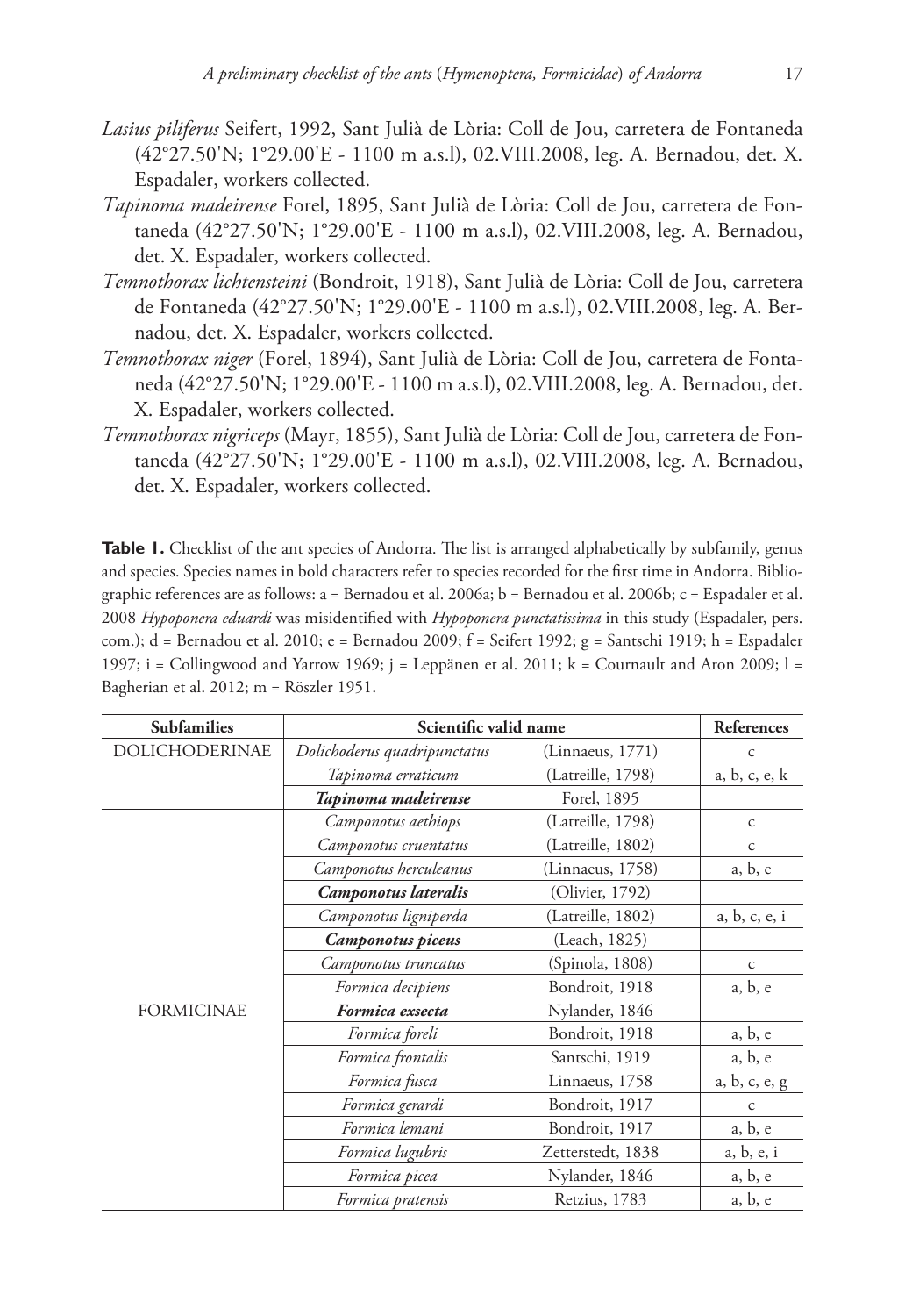| Subfamilies       | Scientific valid name      |                                    | References    |
|-------------------|----------------------------|------------------------------------|---------------|
|                   | Formica pressilabris       | Nylander, 1846                     | a, b, e       |
|                   | Formica rufa               | Linnaeus, 1761                     | a, b, e, g    |
|                   | Formica rufibarbis         | Fabricius, 1793                    | a, b, c, e, i |
|                   | Formica sanguinea          | Latreille, 1798                    | a, b, e       |
|                   | Lasius alienus             | (Förster, 1850)                    | a, b, c, e    |
|                   | Lasius brunneus            | (Latreille, 1798)                  | c, e          |
|                   | Lasius distinguendus       | (Emery, 1916)                      | c, h          |
|                   | Lasius flavus              | (Fabricius, 1782)                  | a, b, e       |
|                   | Lasius fuliginosus         | (Latreille, 1798)                  | e             |
|                   | Lasius grandis             | Forel, 1909                        | a, b, c, e, f |
|                   | Lasius mixtus              | (Nylander, 1846)                   | a, b, c, e    |
|                   | Lasius niger               | (Linnaeus, 1758)                   | $\mathbf{i}$  |
|                   | Lasius paralienus          | Seifert, 1992                      | d, e          |
|                   | Lasius piliferus           | Seifert, 1992                      |               |
|                   | Lasius platythorax         | Seifert, 1991                      | $\rm e$       |
|                   | Plagiolepis pygmaea        | (Latreille, 1798)                  | $\mathsf C$   |
|                   | Plagiolepis xene           | Stärcke, 1936                      | $\mathsf C$   |
|                   | Aphaenogaster gibbosa      | (Latreille, 1798)                  |               |
|                   | Aphaenogaster subterranea  | (Latreille, 1798)                  | $\mathsf C$   |
|                   | Crematogaster scutellaris  | (Olivier, 1791)                    | $\mathsf C$   |
|                   | Leptothorax acervorum      | (Fabricius, 1793)                  | a, b, e       |
|                   | Leptothorax muscorum       | (Nylander, 1846)                   | a, b, e       |
|                   | Messor structor            | (Latreille, 1798)                  | $\mathsf{C}$  |
|                   | Myrmecina graminicola      | (Latreille, 1802)                  | $\mathsf C$   |
|                   | Myrmica lobulicornis       | Nylander, 1857                     | a, b, e       |
|                   | Myrmica rubra              | (Linnaeus, 1758)                   | a, b, e, j    |
|                   | Myrmica ruginodis          | Nylander, 1846                     | a, b, e, i    |
| <b>MYRMICINAE</b> | Myrmica sabuleti           | Meinert, 1861                      | a, b, e       |
|                   | Myrmica scabrinodis        | Nylander, 1846                     | a, b, e, l    |
|                   | Myrmica schencki           | Emery, 1895                        | a, b, e       |
|                   | Myrmica specioides         | Bondroit, 1918                     | a, b, c, e    |
|                   | Myrmica spinosior          | Santschi, 1931                     | $\mathsf C$   |
|                   | Myrmica sulcinodis         | Nylander, 1846                     | a, b, e       |
|                   | Myrmica wesmaeli           | Bondroit, 1918                     | a, b, e       |
|                   | Pheidole pallidula         | (Nylander, 1849)                   | $\mathsf C$   |
|                   | Pyramica tenuipilis        | (Emery, 1915)                      | c, h          |
|                   | Solenopsis sp.             | Westwood, 1840                     | $\mathsf C$   |
|                   | Stenamma striatulum        | Emery, 1895                        | c, h          |
|                   | Strongylognathus testaceus | (Schenck, 1852)                    | a, b, e       |
|                   | Temnothorax affinis        | (Mayr, 1855)                       | a, b, c, e    |
|                   | Temnothorax gredosi        | (Espadaler & Collingwood,<br>1982) | a, b, e       |
|                   | Temnothorax kraussei       | (Emery, 1916)                      | c, h          |
|                   | Temnothorax lichtensteini  | (Bondroit, 1918)                   |               |
|                   | Temnothorax nadigi         | (Kutter, 1925)                     | $\rm e$       |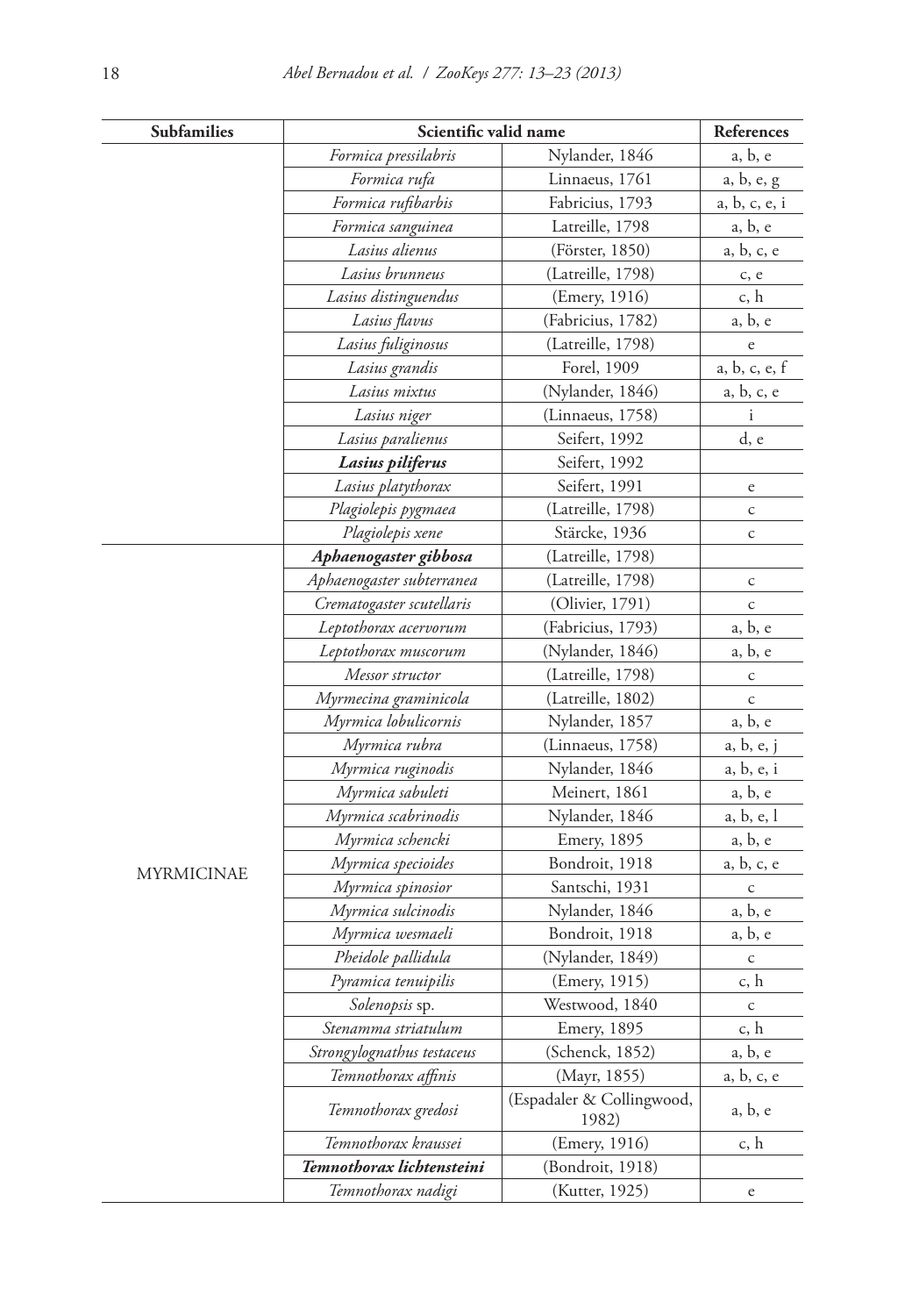| <b>Subfamilies</b> | Scientific valid name    |                   | References    |
|--------------------|--------------------------|-------------------|---------------|
|                    | Temnothorax niger        | (Forel, 1894)     |               |
|                    | Temnothorax nigriceps    | (Mayr, 1855)      |               |
|                    | Temnothorax nylanderi    | (Förster, 1850)   | a, b, e       |
|                    | Temnothorax parvulus     | (Schenck, 1852)   | e             |
|                    | Temnothorax rabaudi      | (Bondroit, 1918)  | $\mathsf{C}$  |
|                    | Temnothorax tuberum      | (Fabricius, 1775) | a, b, e       |
|                    | Temnothorax unifasciatus | (Latreille, 1798) | a, b, c, e    |
|                    | Tetramorium impurum      | (Förster, 1850)   | a, b, c, e, h |
|                    | Tetramorium pyrenaeicum  | Röszler, 1936     | m             |
| <b>PONERINAE</b>   | Hypoponera punctatissima | (Roger, 1859)     | c, h          |
|                    | Ponera coarctata         | (Latreille, 1802) | $\mathsf{C}$  |

### **Discussion**

With 75 species recorded, the ant fauna of Andorra can be considered as highly diverse, especially in view of the size of the country (Figure 1). The number of ant species collected represents more than one third of the number of species found in France (213 species, see Casevitz-Weulersse and Galkowski 2009) and about a quarter of the total number of species recorded in the Iberian Peninsula (299 species, Gómez 2012). When considered at the scale of the Pyrenees, Andorra contains about 88% of the ant species recorded in these mountains above an altitude of 1,000 m (about 85 species, Espadaler 1979, updated). Based on these results, we consider this first checklist as satisfactory. Nevertheless, we suspect that the total number of species could actually be somewhat higher for two reasons. First, we found very few parasitic species and one can imagine that they could probably be found with a higher sampling effort. And second, based on what is known from the ant fauna of France and Spain, some genera can be expected to be richer (e.g. *Temnothorax* Forel, 1890, *Camponotus* Mayr, 1861).

What could be the causes of the ant species richness observed in Andorra? Our data are interesting to compare with those obtained by Iserbyt et al. (2008) in a study of Pyrenean bumblebees in the Eyne valley, a small valley located in the eastern part of the Pyrenees. The number of species of bumblebees reported in this valley corresponds to 72% of the bumblebee species found in continental France. The authors explain this species richness by the high diversity of plants and habitat found in the Eyne valley. The same ecological factors probably contribute to the high ant biodiversity recorded for Andorra. In fact, with an altitudinal range of 2100 m condensed on a strong vertical gradient (Figure 1), Andorra presents a great diversity of microclimates and vegetation (e.g. sclerophyllous forest, mixed deciduous forests or mountain pine forests) that are potentially able to promote ant diversity. In addition to its relief, Andorra - because of its geographic situation on the south side of the Pyrenees - has a Mediterranean mountain climate (Degage and Duro i Arajol 1998). As a consequence, boreal ant species (e.g. *Camponotus herculeanus* (Linnaeus, 1758)) are listed jointly with species belonging to the Mediterranean fauna (e.g. *Camponotus cruentatus* (Latreille, 1802)). Such results have already been reported in other studies investigating the diversity of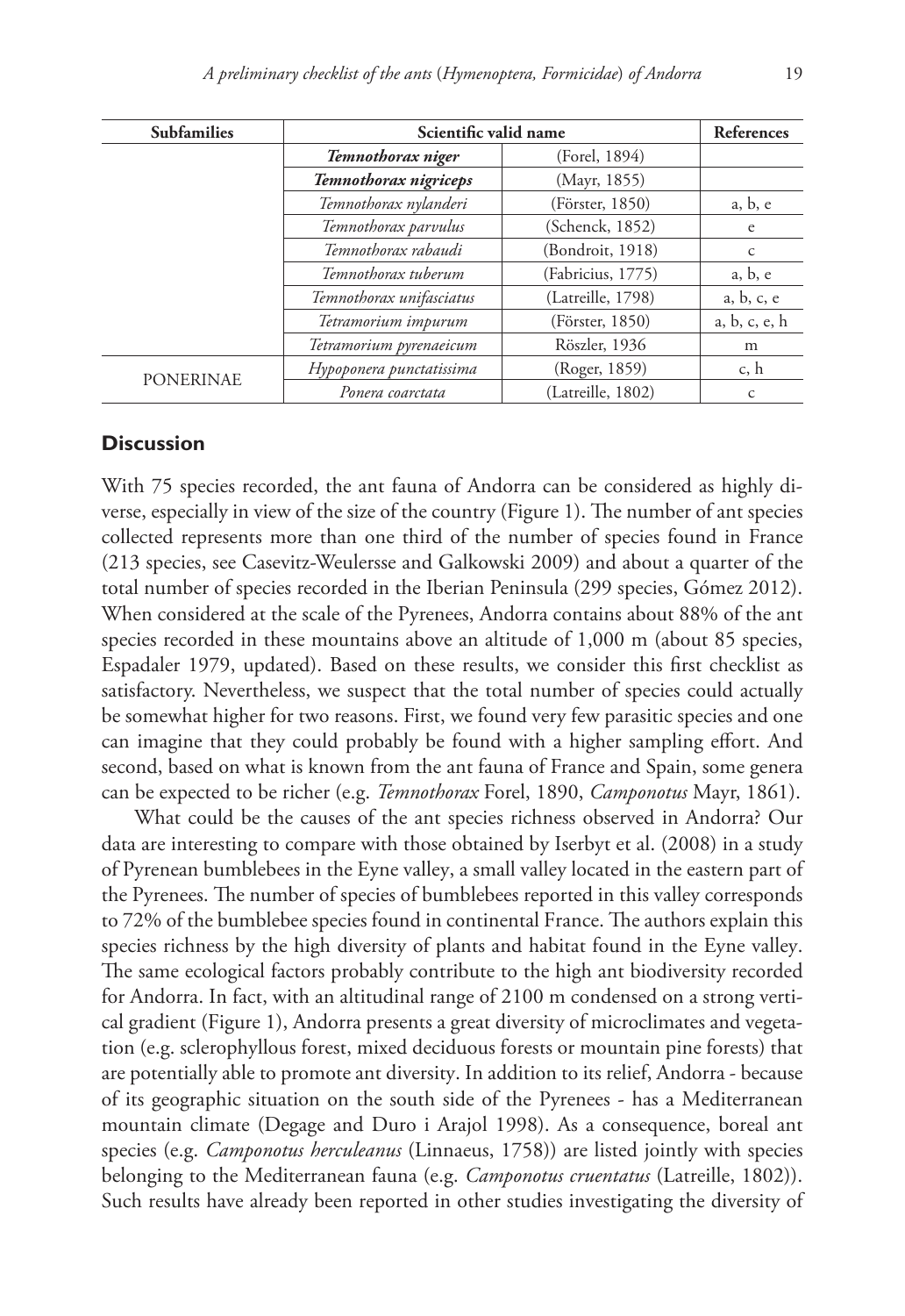other insect orders in Andorra, e.g. Heteroptera (Gessé et al. 1994) and Sphecidae (González et al. 2000). The fact that this region is influenced by both an Alpine and a Mediterranean climate gives an additional interest to the study of the natural heritage of Andorra and makes the Pyrenees an ideal natural laboratory to study the influence of ecological factors on arthropod species diversity.

## **Acknowledgements**

A.B. was financed by a doctoral grant from the Fundació Crèdit Andorrà. Part of this work was supported by the program "Entomological Inventory of the Madriu-Perafita-Claror Valley" funded by the Department of Agriculture of the Principality of Andorra. X.E. is currently supported by MICINN-FEDER CGL2010-18182

## **References**

- Bagherian YA, Münch W, Seifert B (2012) A first demonstration of interspecific hybridization in *Myrmica* ants by geometric morphometrics (Hymenoptera: Formicidae). Myrmecological News 17: 121–131. [http://www.myrmecologicalnews.org/cms/images/pdf/volume17/](http://www.myrmecologicalnews.org/cms/images/pdf/volume17/mn17_121-131_non-printable.pdf) [mn17\\_121-131\\_non-printable.pdf](http://www.myrmecologicalnews.org/cms/images/pdf/volume17/mn17_121-131_non-printable.pdf)
- Bernadou A (2009) Du micro-paysage au paysage : approche éthologique et écologique de l'impact des hétérogénéités spatiales du milieu sur les fourmis. PhD thesis, Université de Toulouse, Toulouse, France.<http://www.sudoc.fr/142814350>
- Bernadou A, Latil G, Fourcassié V, Espadaler X (2006a) Etude des communautés de fourmis d'une vallée andorrane. Colloque Annuel de la Section française de l'UIEIS, Avignon 2006: 1–4. [http://www.avignon.inra.fr/avignon\\_eng/les\\_recherches\\_\\_1/liste\\_des\\_unites/](http://www.avignon.inra.fr/avignon_eng/les_recherches__1/liste_des_unites/abeilles_et_environnement/seminaires) [abeilles\\_et\\_environnement/seminaires](http://www.avignon.inra.fr/avignon_eng/les_recherches__1/liste_des_unites/abeilles_et_environnement/seminaires)
- Bernadou A, Latil G, Fourcassié V, Espadaler X (2006b) Les formigues de la Vall del Madriu-Perafita-Claror: diversitat i distribució. Hàbitats 13: 10–21.<http://d6.formicidae.org/node/87>
- Bernadou A, Galkowski C, Le Goff A, Fourcassié V, Espadaler X (2010) First record of *Lasius paralienus* Seifert, 1992 (Hymenoptera: Formicidae) from France and Andorra. Myrmecological News 13: 111–113. [http://www.myrmecologicalnews.org/cms/images/pdf/vol](http://www.myrmecologicalnews.org/cms/images/pdf/volume13/mn13_111-113_non-printable.pdf)[ume13/mn13\\_111-113\\_non-printable.pdf](http://www.myrmecologicalnews.org/cms/images/pdf/volume13/mn13_111-113_non-printable.pdf)
- Bernasconi C, Cherix D, Seifert B, Pamilo P (2011) Molecular taxonomy of the *Formica rufa* group: a new cryptic species in the Swiss Alps? Myrmecological News 14: 37–47. [http://](http://www.myrmecologicalnews.org/cms/images/pdf/volume14/mn14_37-47_non-printable.pdf) [www.myrmecologicalnews.org/cms/images/pdf/volume14/mn14\\_37-47\\_non-printable.pdf](http://www.myrmecologicalnews.org/cms/images/pdf/volume14/mn14_37-47_non-printable.pdf)
- Boer P (2010) Mieren van de Benelux. Stichting Jeugdbondsuitgeverij, s'Graveland. Steenwijk, 183 pp.
- Bolton B (2012) Bolton's Catalogue and Synopsis. Version: 1 January 2012. [http://gap.en](http://gap.entclub.org)[tclub.org](http://gap.entclub.org) [Accessed on August, 2012]
- Bračko G (2006) Review of the ant fauna (Hymenoptera: Formicidae) of Croatia. Acta Entomologica Slovenica 14: 131–156. <http://www.antweb.org/croatia/CRO.pdf>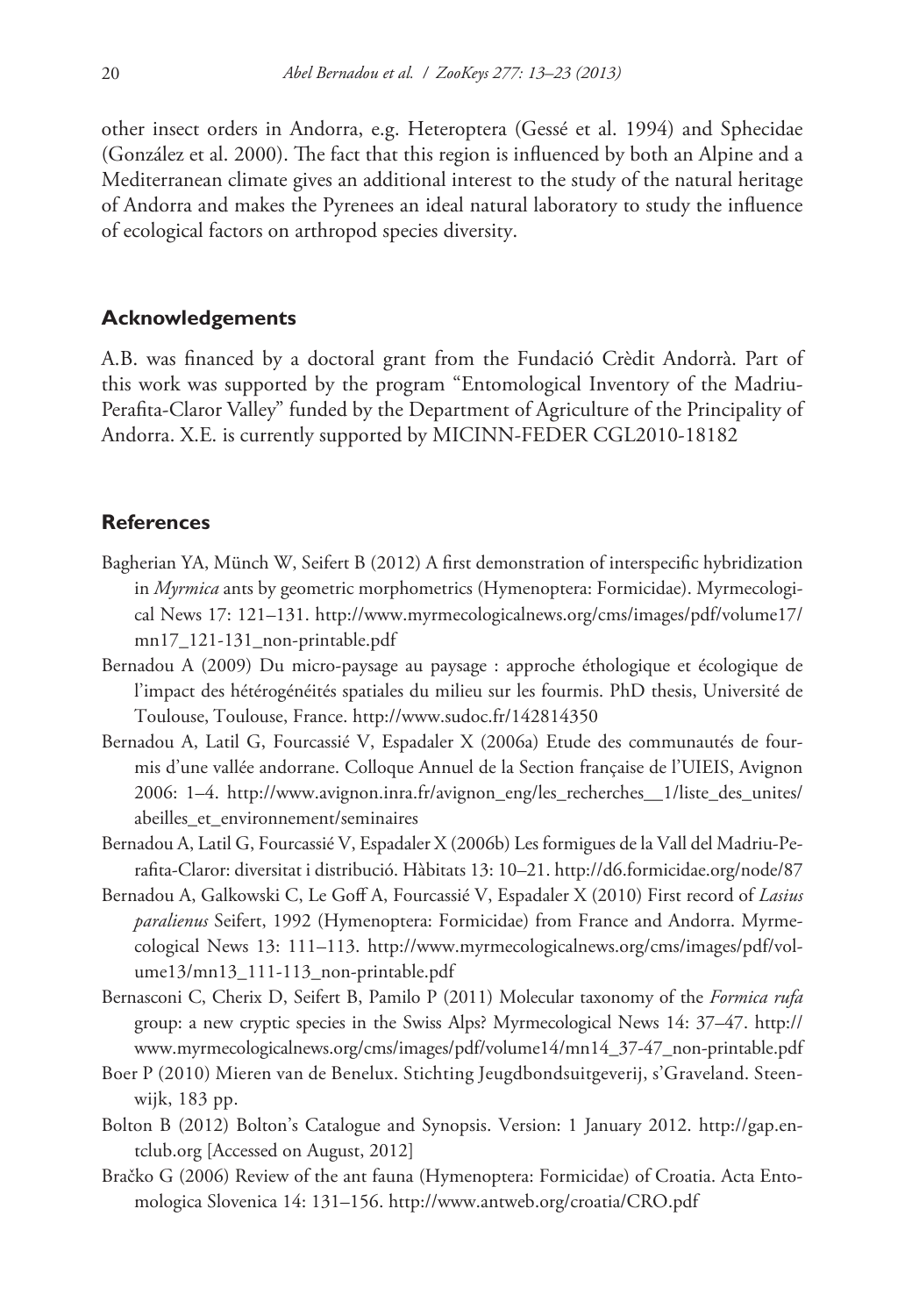- Bračko G (2007) Checklist of the ants of Slovenia (Hymenoptera: Formicidae). Natura Sloveniae (Ljubljana) 9: 15–24. [http://www.antweb.org/slovenia/Slovenia\\_species\\_list.pdf](http://www.antweb.org/slovenia/Slovenia_species_list.pdf)
- Brown LE, Céréghino R, Compin A (2009) Endemic freshwater invertebrates from southern France: diversity, distribution, and conservation implications. Biological Conservation 142: 2613–2619. [doi: 10.1016/j.biocon.2009.06.009](http://dx.doi.org/10.1016/j.biocon.2009.06.009)
- Casevitz-Weulersse J, Galkowski C (2009) Liste actualisée des Fourmis de France (Hymenoptera, Formicidae). Bulletin de la Société entomologique de France 114: 475–510. [http://](http://gap.entclub.org/taxonomists/Casevitz/WeulersseGalkowski.pdf) [gap.entclub.org/taxonomists/Casevitz/WeulersseGalkowski.pdf](http://gap.entclub.org/taxonomists/Casevitz/WeulersseGalkowski.pdf)
- Collingwood CA, Yarrow IHH (1969) A survey of Iberian Formicidae. Eos 44: 53–101. [http://](http://archive.org/details/ants_06180) [archive.org/details/ants\\_06180](http://archive.org/details/ants_06180)
- Cournault L, Aron S (2009) Diploid males, diploid sperm production and triploid females in the ant *Tapinoma erraticum*. Naturwissenschaften 96: 1393–1400. [doi: 10.1007/s00114-](http://dx.doi.org/10.1007/s00114-009-0590-1) [009-0590-1](http://dx.doi.org/10.1007/s00114-009-0590-1)
- Czechowski W, Radchenko A, Czechowska W, Vepsäläinen K (2012) The ants of Poland with reference to the myrmecofauna of Europe. Fauna Poloniae, 4 NS. Natura optima dux Foundation, Warszawa, 496 pp.
- Degage A, Duro i Arajol A (1998) Andorre. Que sais-je? Editions PUF, 128 pp.
- Deharveng L (1996) Soil Collembola diversity, endemism, and reforestation: a case study in the Pyrenees (France). Conservation Biology 10: 74–84. doi: 10.1046/j.1523- 1739.1996.10010074.x
- Eichler WD (1978) Die verbreitung der Pharaoameise in Europa. Memorabilia Zoologica, Wroclaw 29: 31–40.
- Espadaler X (1979) Contribución al conocimiento de los Formícidos (Hymenoptera, Formicidae) del Pirineo Catalán. PhD Thesis, Universidad Autónoma de Barcelona, Barcelona, Spain.
- Espadaler X (1997) Catàleg de les formigues (Hymenoptera, Formicidae) dels Països Catalans. Sessió Conjunta d'Entomologia Institució Catalana d'Història Natural - Societat Catalana de Lepidopterologia 9: 23–42. [http://publicacions.iec.cat/repository/](http://publicacions.iec.cat/repository/pdf/00000003/00000030.pdf) [pdf/00000003/00000030.pdf](http://publicacions.iec.cat/repository/pdf/00000003/00000030.pdf)
- Espadaler X, Pujade-Villar J, Bernadou A (2008) Contribució al coneixement de la taxonomia i la fenologia de les formigues (Hymenoptera: Formicidae) d'Andorra. Butlletí de l'Institució Catalana d'Història Natural 74: 81–90. [http://www.raco.cat/index.php/Butl](http://www.raco.cat/index.php/ButlletiICHN/article/view/222644/303448)[letiICHN/article/view/222644/303448](http://www.raco.cat/index.php/ButlletiICHN/article/view/222644/303448)
- Gessé F, Goula M, Pujade-Villar J (1994) Estudi dels heteròpters (Insecta, Heteroptera) capturats amb trampa Malaise a Santa Coloma (Andorra). Sessió Conjunta d'Entomologia Institució Catalana d'Història Natural - Societat Catalana de Lepidopterologia 8: 61–80. <http://www.raco.cat/index.php/SessioEnto/article/view/246680/330456>
- Gómez K (2012)<http://www.formicidae.org/geo/13>Accessed 25 August 2012.
- González JA, Gayubo SF, Torres F (2000) Diversidad y abundancia de esfécidos en una zona pirenaica con influencia mediterránea (Hymenoptera, Sphecidae). Nouvelle Revue d'Entomologie (NS) 17: 13–33. <http://www.cabdirect.org/abstracts/20013004783.html>
- Güsten R, Schulz A, Sanetra M (2006) Redescription of *Tetramorium forte* Forel, 1904 (Insecta: Hymenoptera: Formicidae), a western Mediterranean ant species. Zootaxa 1310: 1–35. <http://www.mapress.com/zootaxa/2006f/z01310p035f.pdf>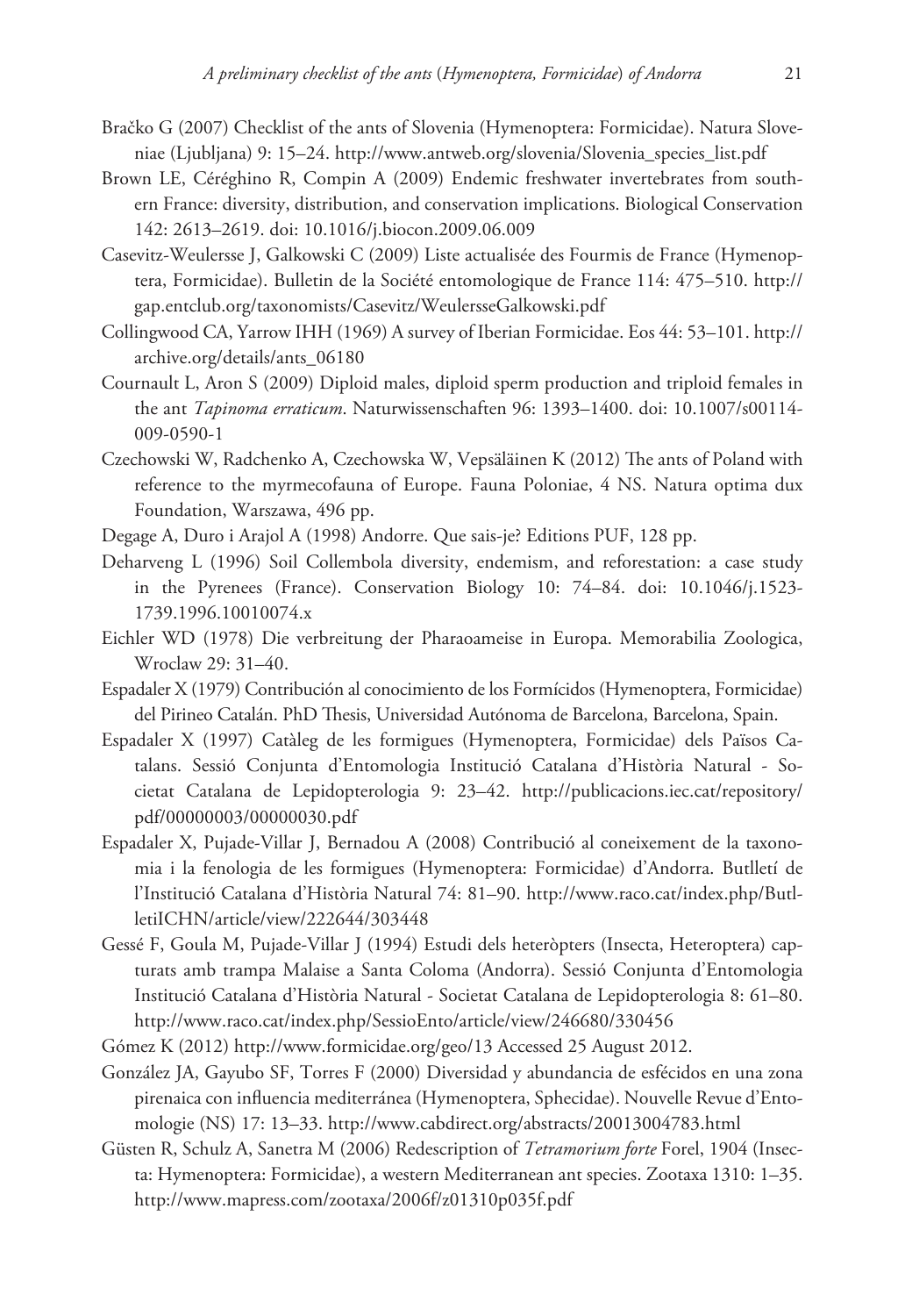- Iserbyt S, Durieux EA, Rasmont P (2008) The remarkable diversity of bumblebees (Hymenoptera: Apidae: Bombus) in the Eyne Valley (France, Pyrénées-Orientales). Annales de la Société entomologique de France 44: 211–241.
- Karaman M (2009) An introduction to the ant fauna of Montenegro (Balkan Peninsula), a check list (Hymenoptera: Formicidae). Natura Montenegrina, Podgorica 8: 151–162. <http://www.pmcg.co.me/NM8/Karaman%20NM8.pdf>
- Kollmair M, Gurung GS, Hurni K, Maselli D (2005) Mountains: special places to be protected? An Analysis of worldwide nature conservation efforts in mountains. International Journal of Biodiversity Science and Management 1: 1–9. [http://lib.icimod.org/record/12099,](http://lib.icimod.org/record/12099) [doi: 10.1080/17451590509618091](http://dx.doi.org/10.1080/17451590509618091)
- Lapeva-Gjonova A, Antonova V, Radchenko AG, Atanasova M (2010) Catalogue of the ants (Hymenoptera: Formicidae) of Bulgaria. Zookeys 62: 1–124. [doi: 10.3897/zookeys.62.430](http://dx.doi.org/10.3897/zookeys.62.430)
- Leppänen J, Vepsäläinen K, Savolainen R (2011) Phylogeography of the ant *Myrmica rubra* and its inquiline social parasite. Ecology and Evolution 1: 46–62. [doi: 10.1002/ece3.6](http://dx.doi.org/10.1002/ece3.6)
- Markó B, Sipos B, Csősz S, Kiss K, Boros I, Gallé L (2006) A comprehensive list of the ants of Romania (Hymenoptera: Formicidae). Myrmecologische Nachrichten 9: 65–76. [http://](http://myrmecologicalnews.org/cms/images/pdf/volume9/mn9_65-76_non-printable.pdf) [myrmecologicalnews.org/cms/images/pdf/volume9/mn9\\_65-76\\_non-printable.pdf](http://myrmecologicalnews.org/cms/images/pdf/volume9/mn9_65-76_non-printable.pdf)
- Passera L (1994) Characteristics of tramp ants. In: Williams D (Ed.) Exotic ants. Westview Press, Boulder, 23–43.
- Radchenko AG, Elmes GW (2003) A taxonomic revision of the socially parasitic *Myrmica* ants (Hymenoptera: Formicidae) of the Palaearctic region. Annales Zoologici, Warszawa 53: 217–243. [http://archive.org/details/ants\\_20094](http://archive.org/details/ants_20094)
- Radchenko AG, Elmes GW (2010) *Myrmica* ants (Hymenoptera: Formicidae) of the Old World. Fauna Mundi 3, Warsaw: Natura Optima Dux Foundation, 790 pp.
- Rigato F (2011) Contributions to the taxonomy of West European and North African *Stenamma* of *westwoodii* species-group (Hymenoptera Formicidae). Memorie della Società Italiana di Scienze Naturali e del Museo Civico di Storia Naturale di Milano 37: 1–56.
- Röszler P (1951) Myrmecologisches aus dem Jahre 1938. Zoologischer Anzeiger 146: 88–96.
- Santschi F (1919) Fourmis d'Espagne et des Canaries. Boletín de la Real Sociedad Española de Historia Natural 19: 241–248.
- Schlick-Steiner BC, Steiner FM, Moder K, Seifert B, Sanetra M, Dyreson E, Stauffer C, Christian E (2006) A multidisciplinary approach reveals cryptic diversity in western Palearctic *Tetramorium* ants (Hymenoptera: Formicidae). Molecular Phylogenetics and Evolution 40: 259–273. [doi: 10.1016/j.ympev.2006.03.005](http://dx.doi.org/10.1016/j.ympev.2006.03.005)
- Seifert B (1988) A taxonomic revision of the *Myrmica* species of Europe, Asia Minor, and Caucasia (Hymenoptera, Formicidae). Abhandlungen und Berichte des Naturkundemuseums Görlitz 62: 1–75. [http://archive.org/details/ants\\_02557](http://archive.org/details/ants_02557)
- Seifert B (1992) A taxonomic revision of the Palaeartic members of the ant subgenus *Lasius* s. str. (Hymenoptera: Formicidae). Abhandlungen und Berichte des Naturkundemuseums Görlitz 66: 1–67. [http://archive.org/details/ants\\_02561](http://archive.org/details/ants_02561)
- Seifert B (2000) A taxonomic revision of the ant subgenus *Coptoformica* Mueller, 1923 (Hymenoptera: Formicidae). Zoosystema 22: 517–568. [http://archive.org/details/ants\\_08561](http://archive.org/details/ants_08561)